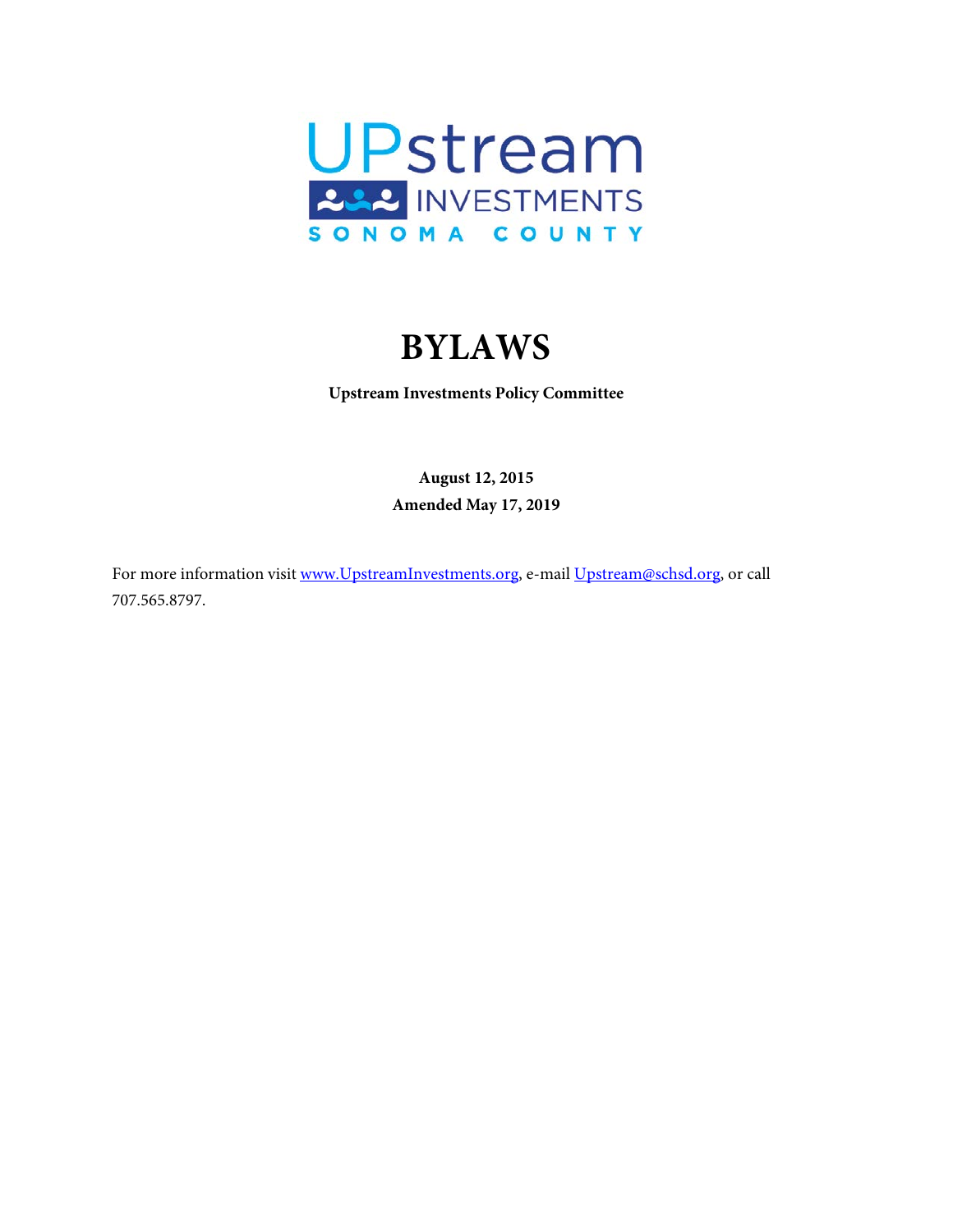# TABLE OF CONTENTS

# LIST OF EXHIBITS

EXHIBIT A: Portfolio Review Committee Bylaws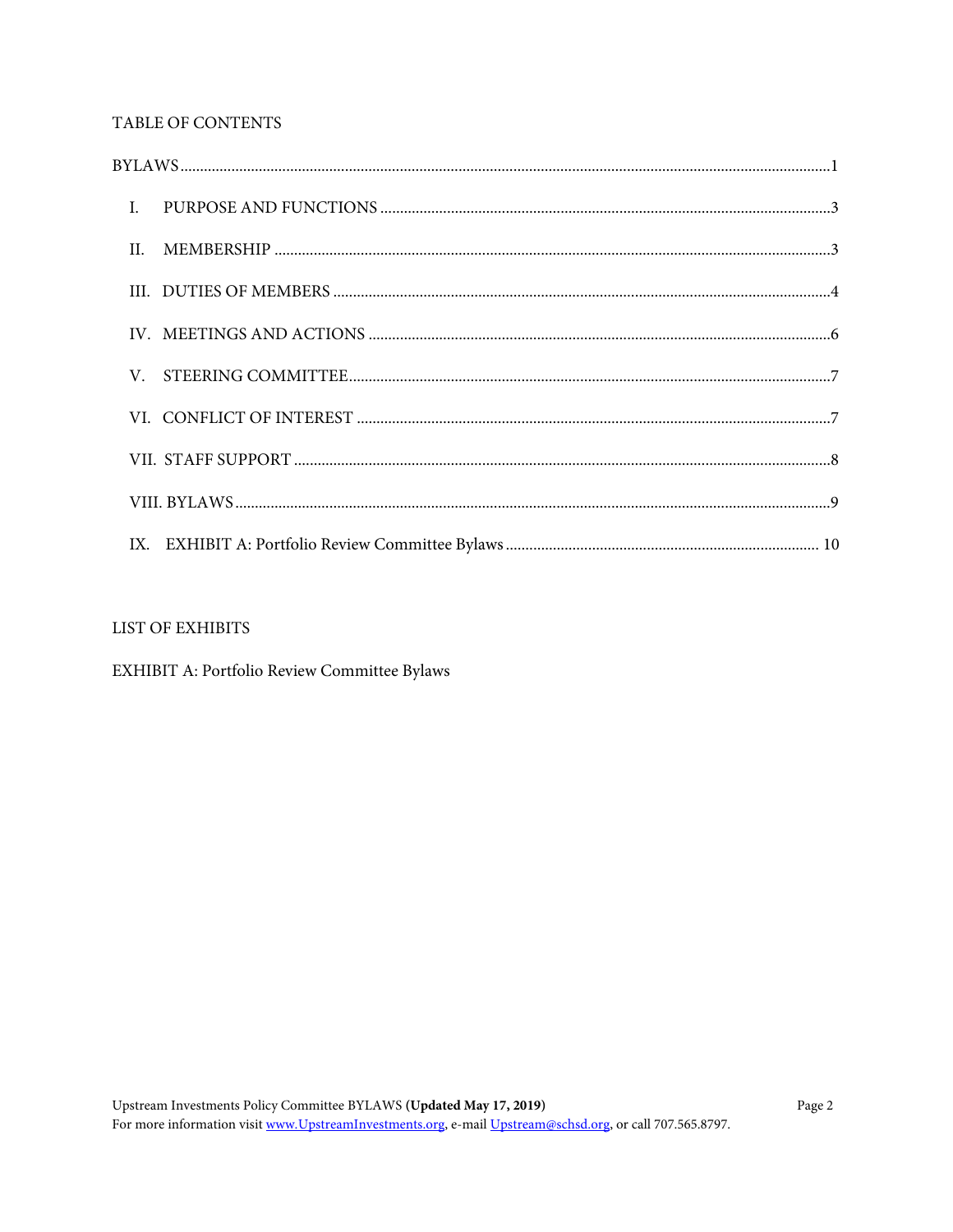#### <span id="page-2-0"></span>**I. PURPOSE AND FUNCTIONS**

#### A. AUTHORIZATION

- 1.The Sonoma County Upstream Investments Policy Committee (hereinafter referred to as the Policy Committee) is established by the Sonoma County Board of Supervisors to direct the Upstream Investments Policy initiative and complies with the requirements of the Ralph M. Brown Act and the Maddy Act.
- 2.The Human Services Department recruits members for the Policy Committee to fill positions recommended by the Steering Committee and approved by the Policy Committee Members.

#### B. FUNCTION

The Upstream Investments Policy Committee is chartered by the Sonoma County Board of Supervisors. The Committee works in partnership with the Health Action Council to advance evidence-informed, prevention-focused approaches with the highest potential to improve education, health and economic wellness for all Sonoma county residents. In addition, the Committee monitors movement on shared community-level outcomes and the Portfolio of Model Upstream Programs.

The members serve as a conduit between the committee and the community (community-based organizations, local philanthropy, County agencies, and others) to increase the implementation and funding of evidence-informed and prevention focused approaches to improve the well-being of all. The Policy Committee makes reports and recommendations to the Board of Supervisors and implements recommendations as directed by the Board.

#### <span id="page-2-1"></span>**II. MEMBERSHIP**

#### A. MEMBERSHIP

The Policy Committee is comprised of up to 25 members that fill positions who are selected by the Human Services Department and approved by the Policy Committee. To ensure that the Committee can effectively fulfill its duties, the member representing each organization will hold a senior level position in their organization.

The 25 members represent philanthropy, community-based organizations, County agencies, Board of Supervisors, business community, school districts and others. The members are stewards of the "invest early, invest wisely and invest together" strategy. The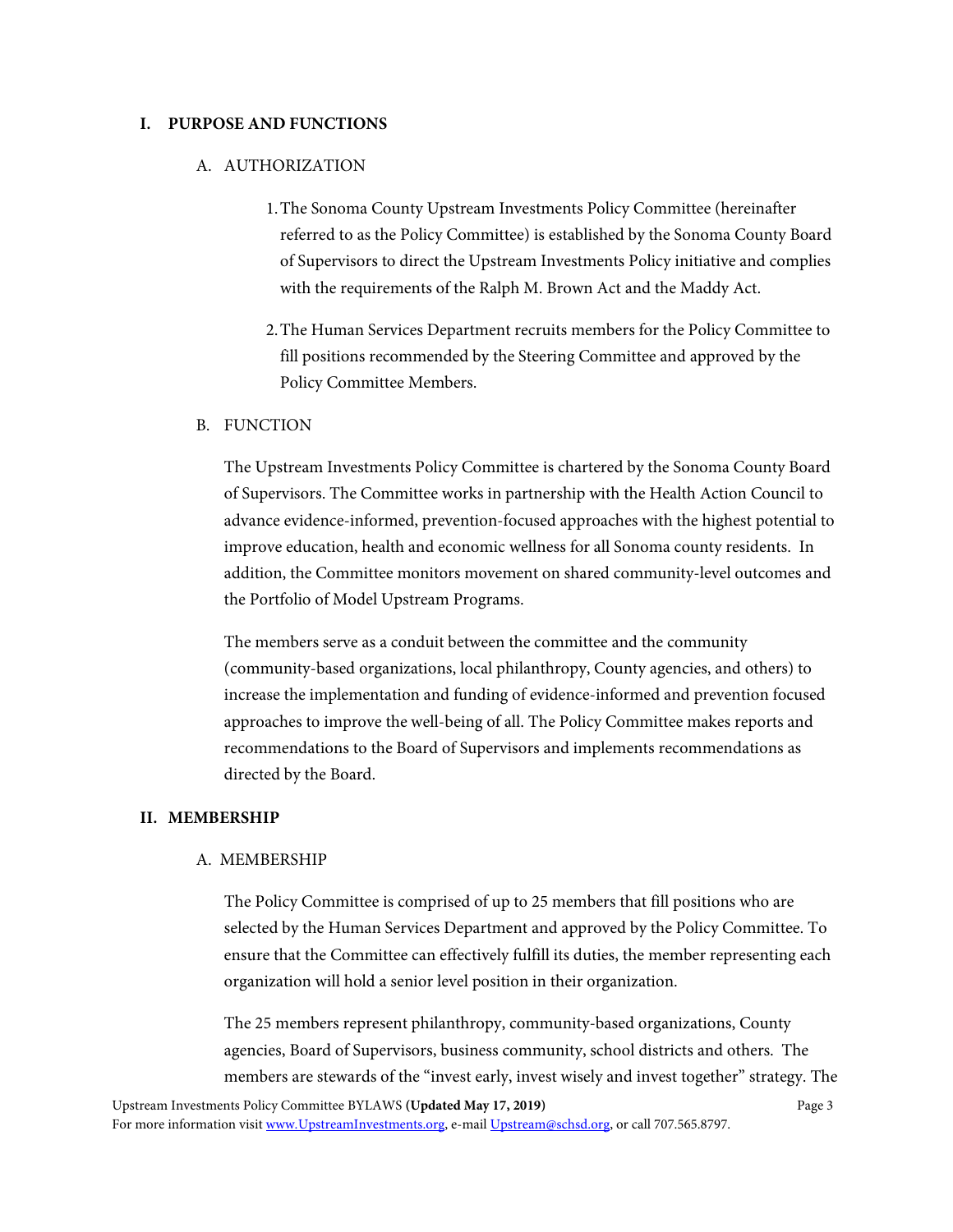Committee aims for diverse leaders who implement or fund evidence-informed, prevention-focused approaches and represent multiple sectors. Member organizations actively participate on the committee, ad hoc workgroups and learning communities.

# C. TERMS OF APPOINTMENT

- 1.Policy Committee members serve two-year terms with the option to renew at the end of each term.
- 2.There is no compensation for members on the Policy Committee.

#### D. REMOVAL AND RESIGNATION OF MEMBERS

- 1.Resignation of Policy Committee members shall be effected by a written letter of resignation submitted to the Human Services Department one month prior to the resignation date.
- 2.Members of the Policy Committee may be removed by the Human Services Department if they are unable or unwilling to fulfill their duties.
- 3.Policy Committee members who are removed or resign shall be replaced by the Human Services Department with a new member representing the same or similar position.

#### <span id="page-3-0"></span>**III. DUTIES OF MEMBERS**

#### A. ATTENDANCE

Members are expected to attend Upstream Policy Committee meetings. Consistent attendance is important and needed to advance the goals of the committee. Members who aren't attending consistently can be considered for removal.

#### B. NOTIFICATION OF ABSENCE

Members shall notify the Human Services Department of any absence for a meeting at least one week before the meeting to allow time for the Department to cancel the meeting if it appears that there will not be a quorum. Proxy attendance for members who can't attend the meeting will not be counted towards quorum.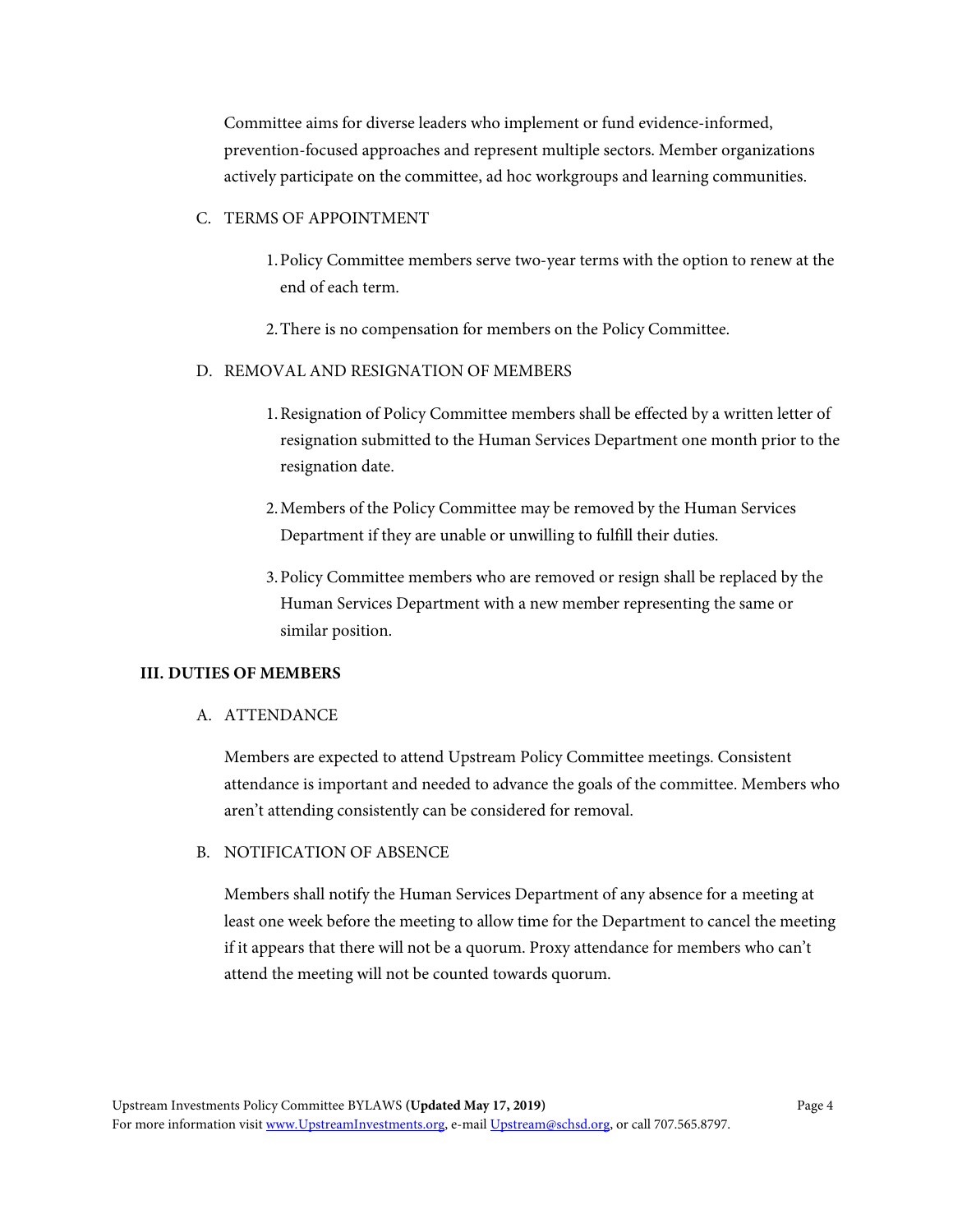#### C. CHAMPION UPSTREAM INVESTMENTS POLICY

Members agree to champion the Upstream Investments Policy within their sphere of influence. This may include, but is not limited to, the following:

- 1. Promote and support the implementation of evidence-informed and prevention focused approaches
- 2. Promote and adopt upstream policies within their institution or sector
- 3. Build awareness of the value of these effective approaches
- 4. Serve as a thought partner to advance the implementation of evidenceinformed and prevention focused approaches
- 5. Shift investments towards evidence-informed and prevention focused approaches
- 6. Provide feedback to community partners about the effectiveness of funding and implementing evidence-informed and prevention focused approaches
- 7. Host, promote and/or arrange Upstream presentations and trainings
- 8. Promote use of the Portfolio of Model Upstream Programs

#### D. SERVICE ON COMMITTEES

Policy Committee members are available to serve on committees when necessary and/or to delegate appropriate staff for committees. The following committees support the work of the Policy Committee

- 1. Steering Committee
- 2. Portfolio Review Committee
- 3. Ad hoc committees, as necessary

#### E. POLICY COMMITTEE CHAIR

One member of the Policy Committee will serve as chair. The Chair will be nominated by the Steering Committee and approved by the Policy Committee by majority vote. The Chair will serve a one year term.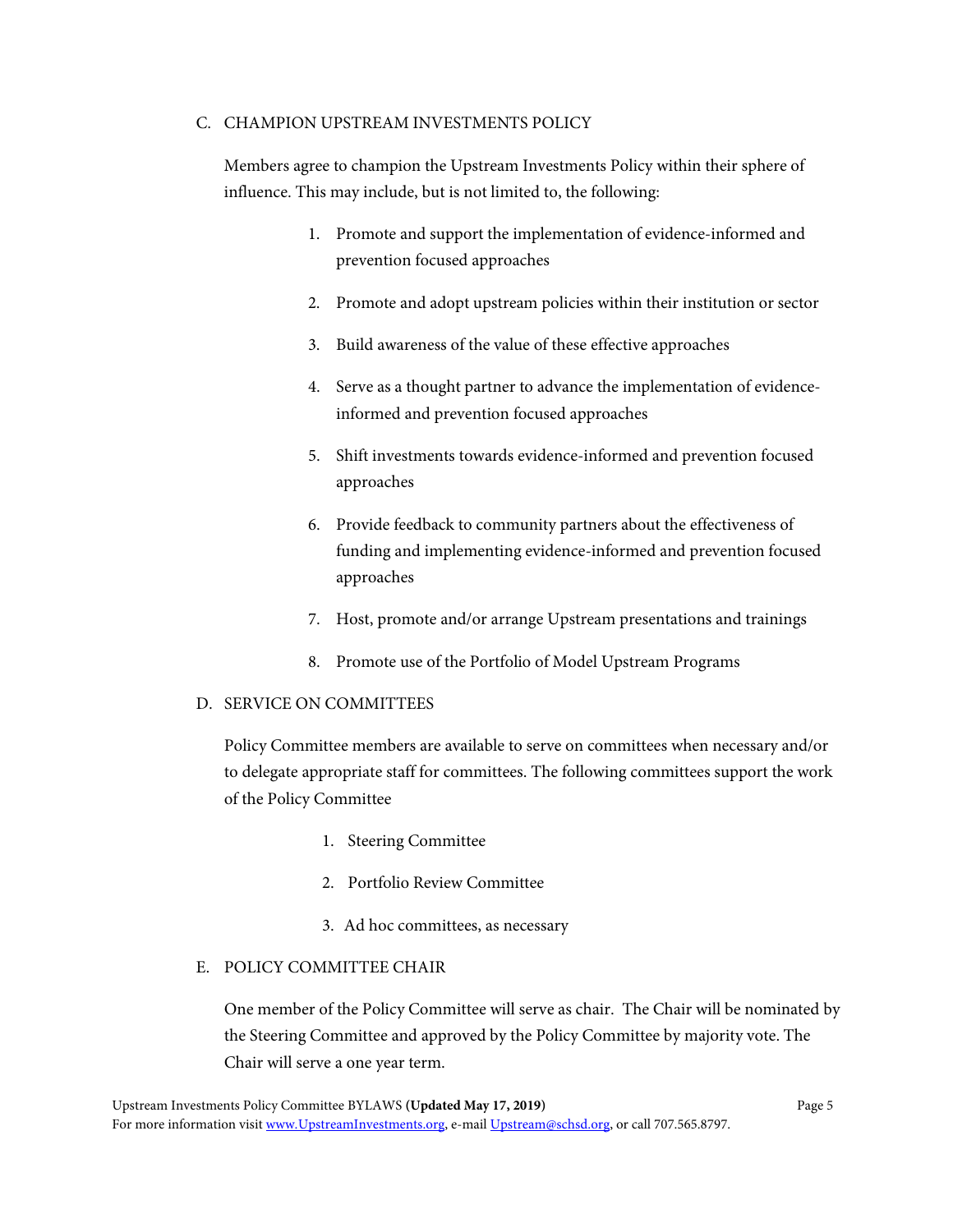#### <span id="page-5-0"></span>**IV. MEETINGS AND ACTIONS**

#### A. SCHEDULE OF MEETINGS

The Upstream Committee will meet quarterly. Additional meetings will be scheduled if necessary and approved by the Steering Committee.

#### B. NOTICE OF MEETINGS

Notice of Policy Committee meetings, specifying time, date, location and agenda, shall be provided electronically to Policy Committee members in a manner that conforms with the requirements of the Brown Act (no less than three work days before the meeting). At the same time, the same information will be made available to the public as required by law.

#### C. QUORUM

For purposes of conducting a meeting of the full Upstream Committee, a quorum of the Policy Committee shall be the whole number more than fifty percent (50%) of the total number of members who have been duly appointed to the Upstream Committee.

#### D. PUBLIC MEETINGS

All meetings of the Policy Committee shall be open, public and noticed in conformance with the Ralph M. Brown Act, California Government Code 54960, *et. seq.*, as amended.

#### E. MEETING MINUTES

The Human Services Department shall record in the minutes: the time and place of the meeting, members who are present, official acts of Policy Committee, and the number of votes of members (ayes, noes, and abstentions), except when the action is unanimous. When requested by a member, his or her dissent or approval, and reasons, shall be recorded. When a member abstains due to a conflict of interest, his or her abstention and the reasons shall be recorded.

#### F. APPROVAL OF MINUTES

The minutes shall be presented for approval to Policy Committee members by the Human Services Department via e-mail and approved at the next meeting of the Policy Committee. Approved minutes will be publicly posted as required by the Ralph M. Brown Act, California Government Code 54960, et. seq., as amended.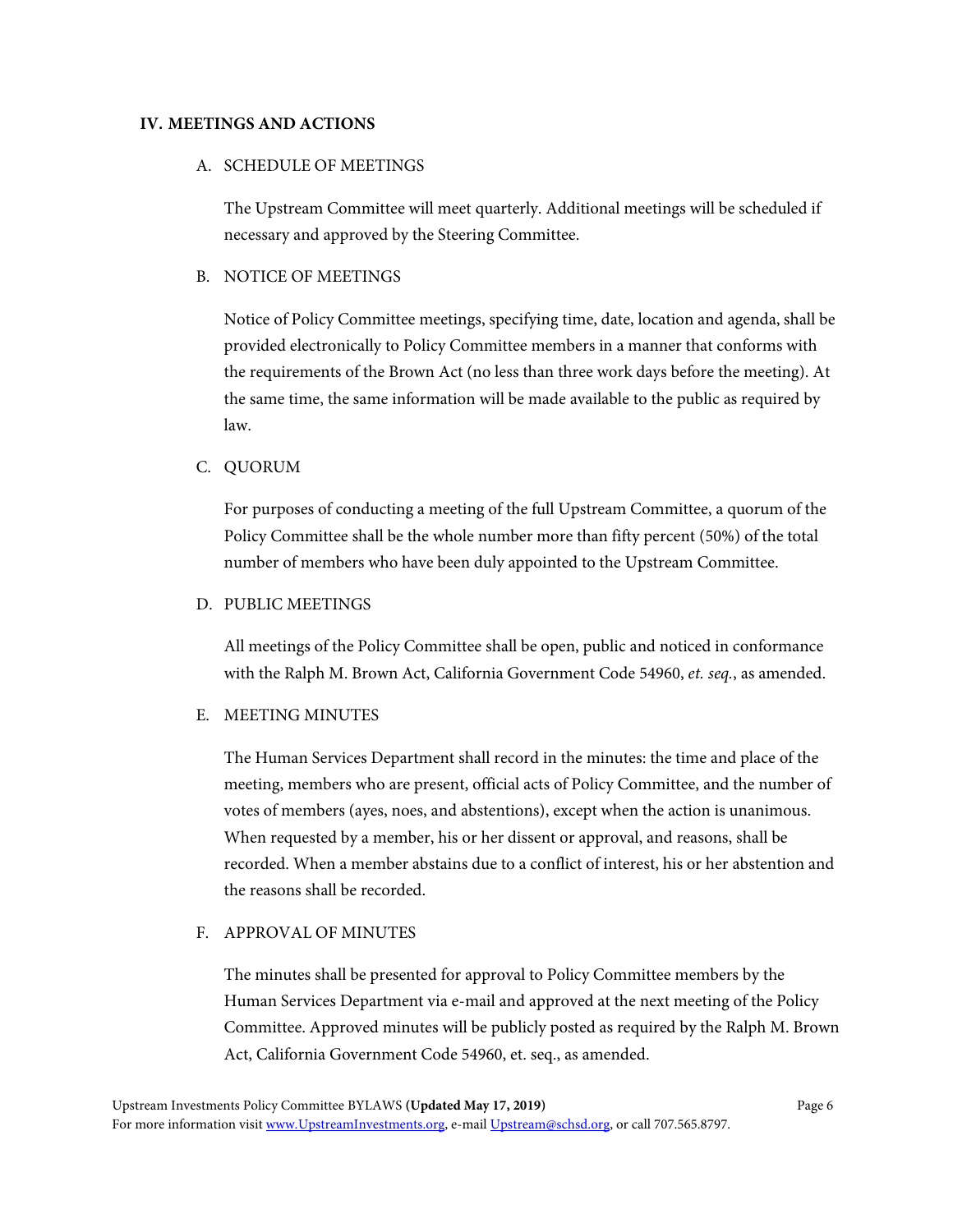#### G. MAJORITY RULE

Decisions and acts made by majority vote of the members at any duly-constituted meeting shall be regarded as acts of the Policy Committee except as otherwise provided by these Bylaws.

#### H. RULES OF ORDER

The current version of Robert's Rules of Order shall guide the Policy Committee in all proceedings, except as otherwise provided for in these Bylaws.

# <span id="page-6-0"></span>**V. STEERING COMMITTEE**

Because the Policy Committee meets only quarterly, the Steering Committee meets to make decisions between quarterly meetings. The Steering Committee complies with the requirements of the Ralph M. Brown Act and the Maddy Act.

- A. The Steering Committee shall be comprised of nine members of the Policy Committee representing each of the following categories: philanthropy, community-based organizations, County agencies, Board of Supervisors, business community, school districts and others.
- B. The full Policy Committee will nominate and elect members of the Steering Committee with a majority vote.
- C. The Steering Committee will meet quarterly in the months prior to the Policy Committee meetings and will meet for 90 minutes.
- D. A majority vote of the Steering Committee shall be required to take action on behalf of the Policy Committee.
- E. The Chair of the Steering Committee will report decisions and action at the following Policy Committee meeting.

# <span id="page-6-1"></span>**VI. CONFLICT OF INTEREST**

#### A. VOTING

1.No member of the Policy Committee shall cast a vote or attempt to influence the Policy Committee on any matter which would financially benefit such member or any organization with which such member is affiliated.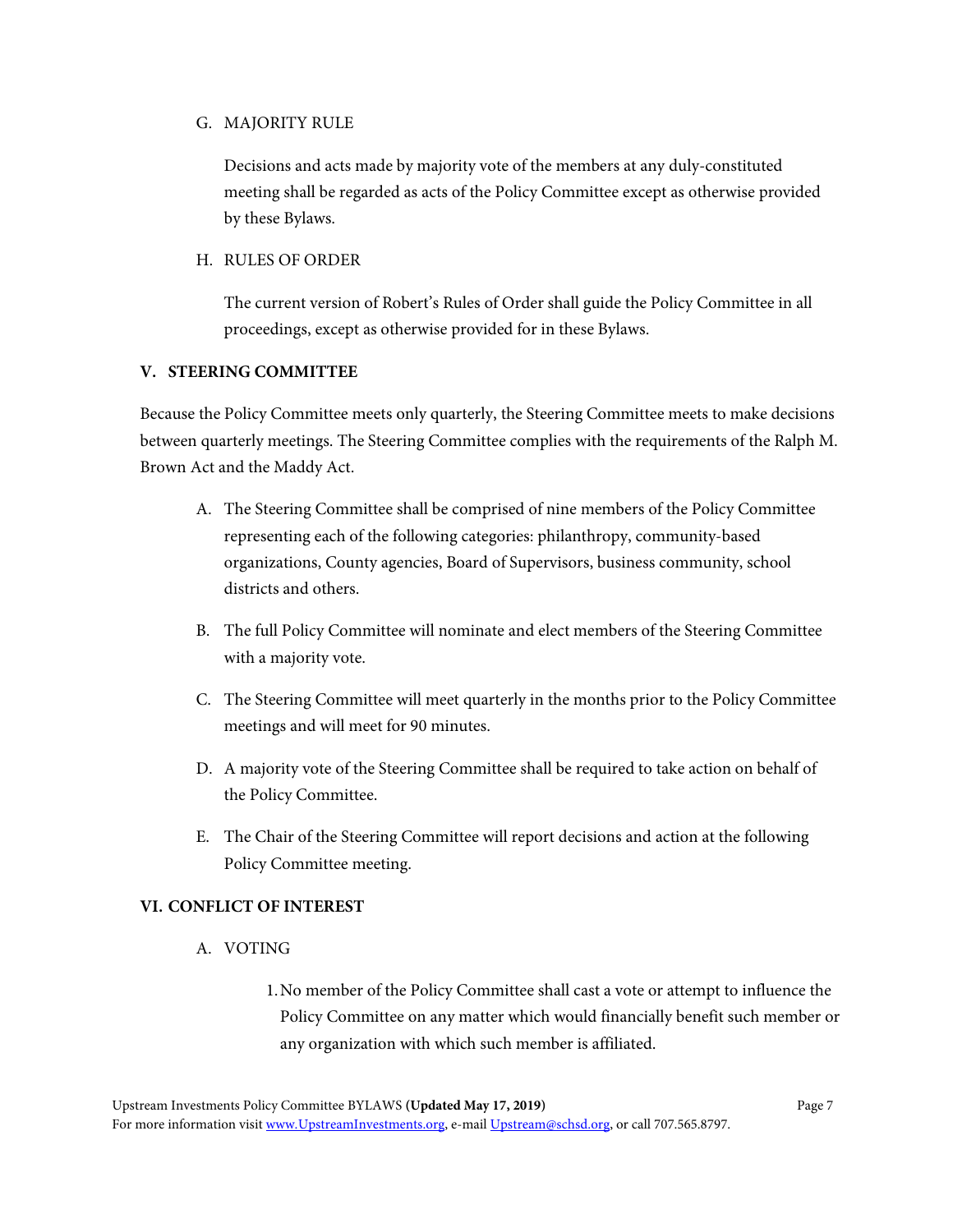- 2.A Policy Committee member may voluntarily recuse himself or herself from any discussion or vote to avoid the appearance of impropriety.
- 3.For purposes of this Article, "any matter that has direct bearing" shall include policy and funding decisions that affect any organization in direct competition for funding with an organization such member represents or that would provide direct financial benefit to such member or the immediate family members of such member.
- 4.For purposes of this Article, "represents" shall include the following types of affiliation: director, board member, advisor, paid consultant or employee.
- 5.Policy Committee members shall make every attempt to avoid personal conflict of interest in the fulfillment of their Policy Committee duties.

# B. DISCLOSURE

In order to avoid conflict of interest or the appearance of such conflict, each member shall comply with any conflict of interest code adopted by the Board of Supervisors.

C. RECORD OF ABSTENTION

Minutes of meetings shall record the abstentions of members who are prohibited from voting due to conflict of interest or who have voluntarily recused.

# <span id="page-7-0"></span>**VII. STAFF SUPPORT**

The Human Services Department will staff Policy Committee and shall:

- A. Recruit members with final appointment by the Policy Committee.
- B. Orient and train new Policy Committee members.
- C. Prepare and distribute agendas and other materials, submit recommendations for Policy Committee consideration.
- D. Facilitate the Policy Committee meetings in partnership with the chair.
- E. Prepare administrative reports required by the Board of Supervisors.
- F. Take minutes, and prepare and maintain records of all proceedings.
- G. The Department will consult with County Counsel as necessary.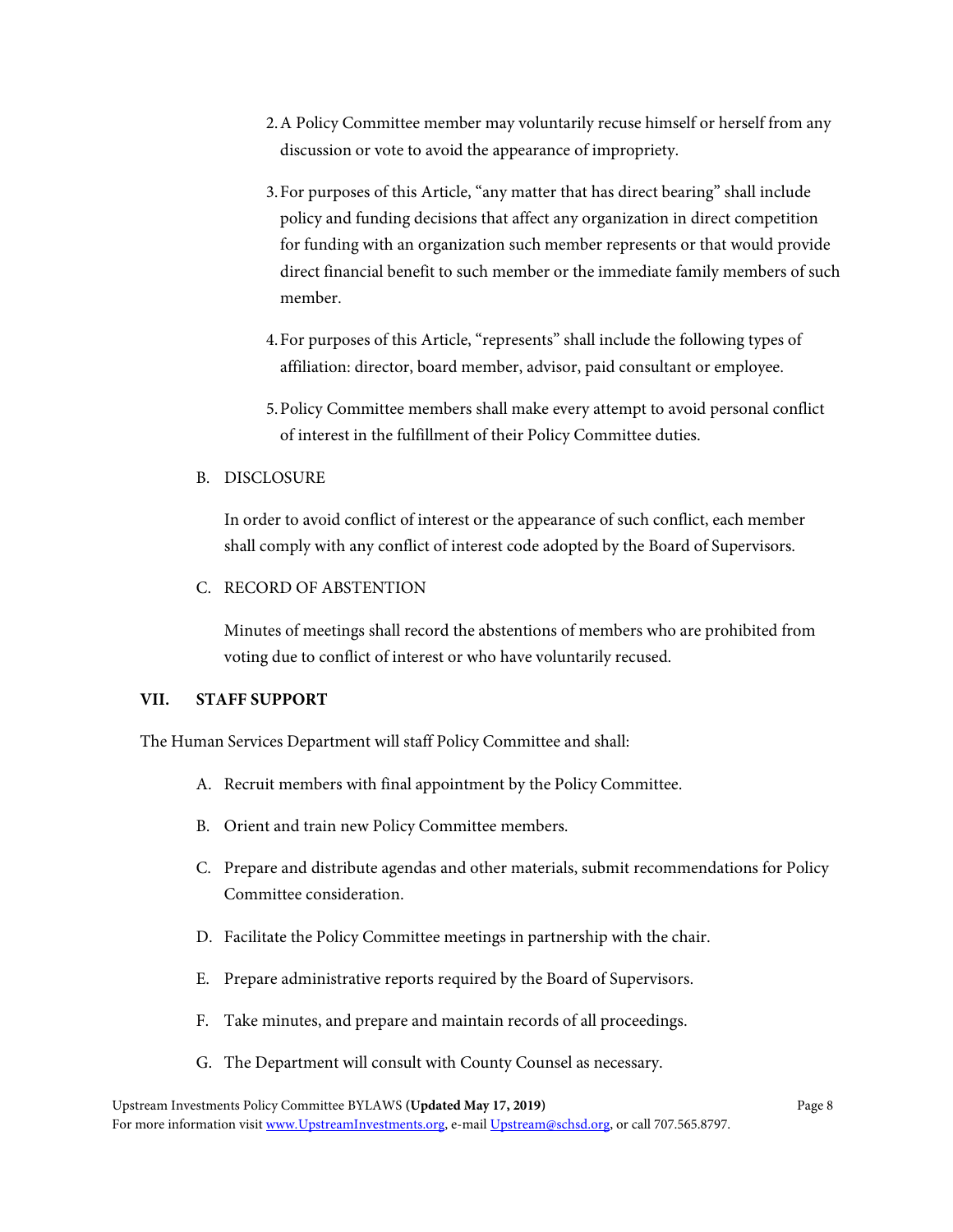#### <span id="page-8-0"></span>**VIII. BYLAWS**

#### A. ADOPTION

An affirmative vote of two-thirds (2/3) of the Policy Committee, a quorum being present, shall be required to adopt or amend these Bylaws.

#### B. AMENDMENTS

Any member of the Policy Committee or the Human Services Department may propose amendments to the Bylaws.

- 1.Proposed amendments shall be submitted in writing and made available to each member of the Policy Committee no less than five (5) days prior to consideration before a vote can be taken.
- 2.An affirmative vote of two-thirds (2/3) of those voting, a quorum being present, shall be required to amend these Bylaws.

#### C. REVIEW

As needed, the Policy Committee shall review the Bylaws for appropriateness of language, content and possible amendments.

#### D. STANDING OF BYLAWS

Nothing in these Bylaws may, nor shall they be construed to, take precedence over Federal, State, County, or other local laws or regulations.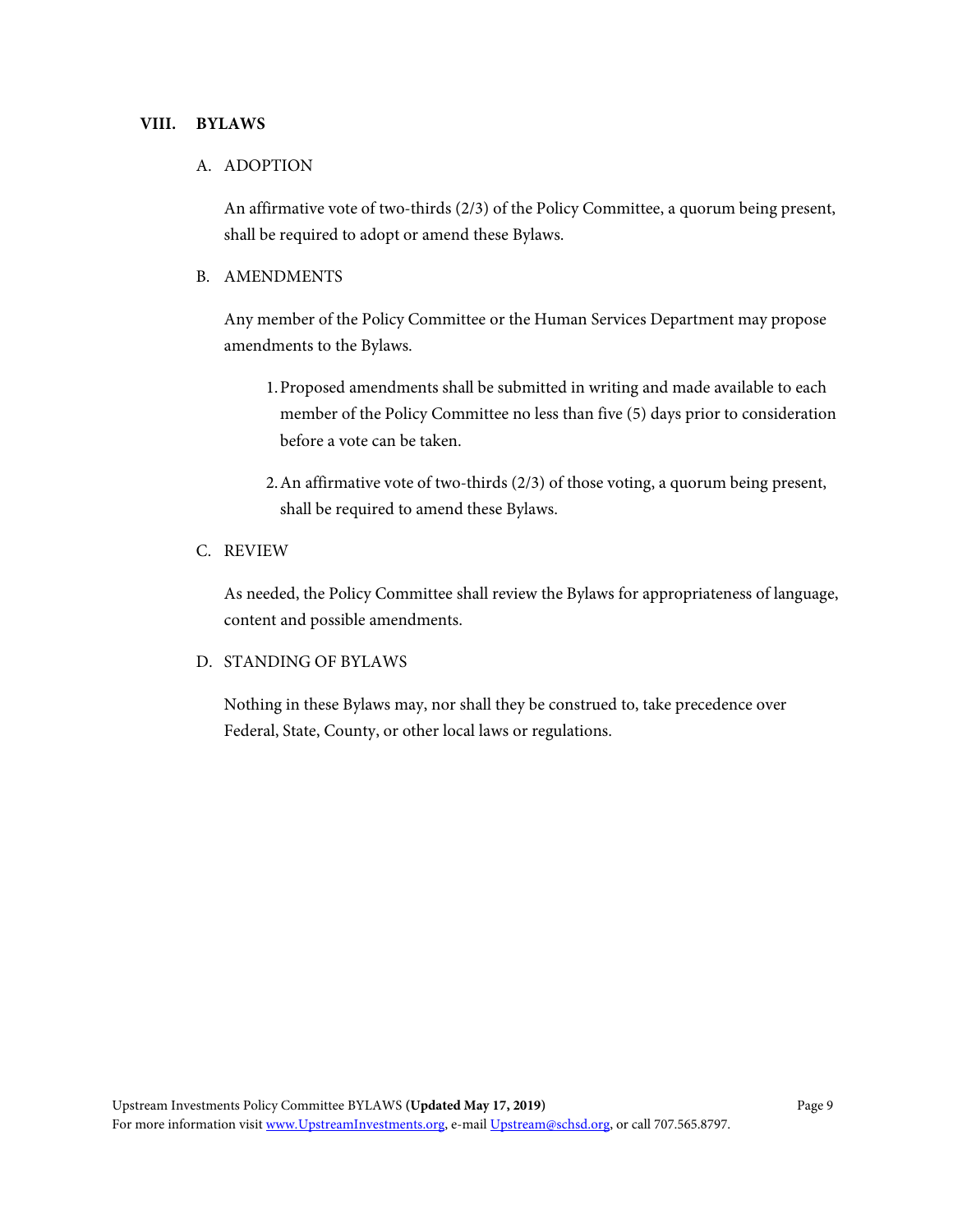<span id="page-9-0"></span>**EXHIBIT A: Portfolio Review Committee Bylaws**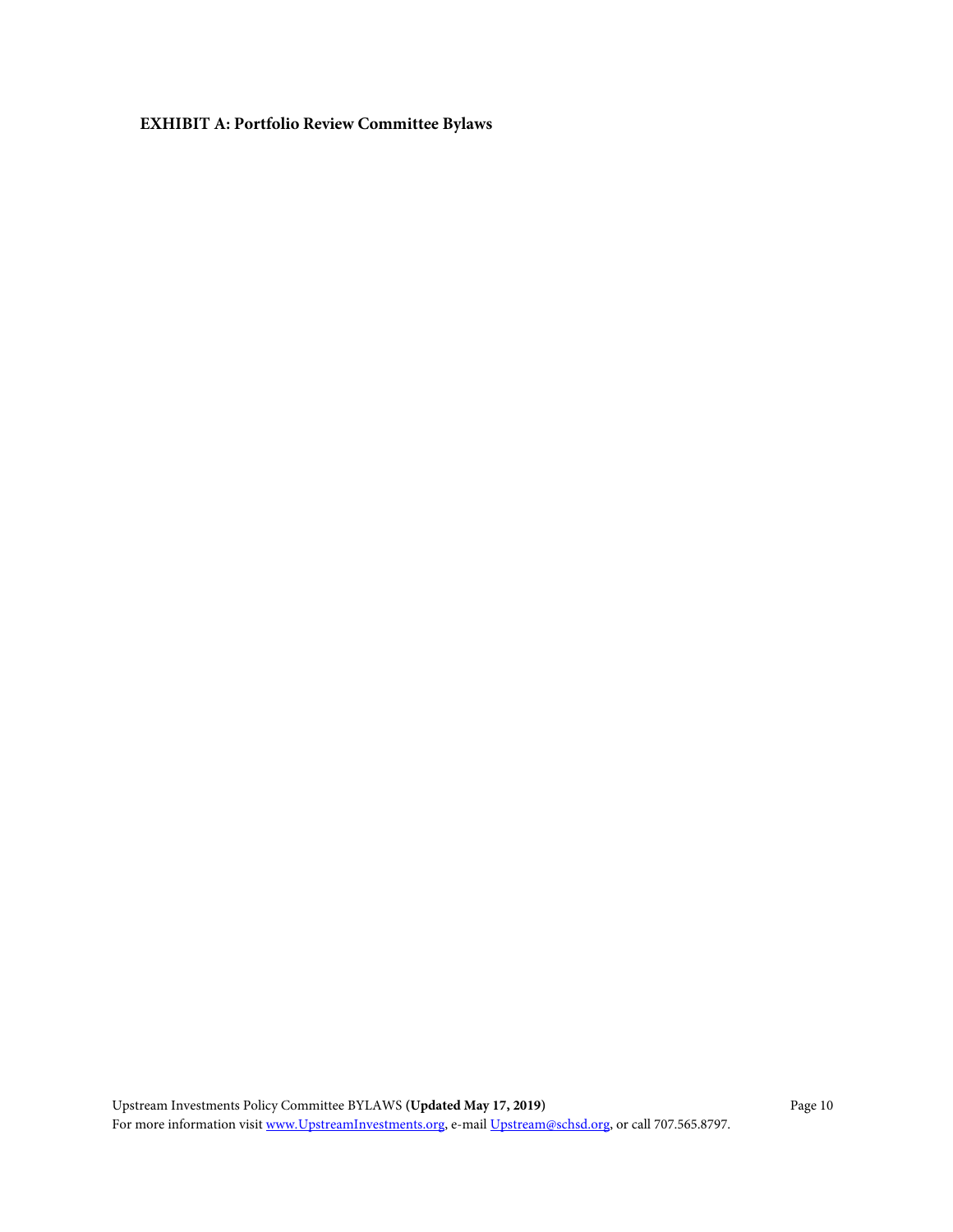

# Portfolio of Model Upstream Programs Portfolio Review Committee BYLAWS

**Adopted April 18th, 2012 Amended June 20th, 2012 Amended July 16, 2014 Amended December 16, 2015 Amended January 16, 2019**

For more information visit [www.UpstreamInvestments.org,](http://www.upstreaminvestments.org/) e-mai[l Upstream@schsd.org,](mailto:Upstream@schsd.org) or call 707.565.8797.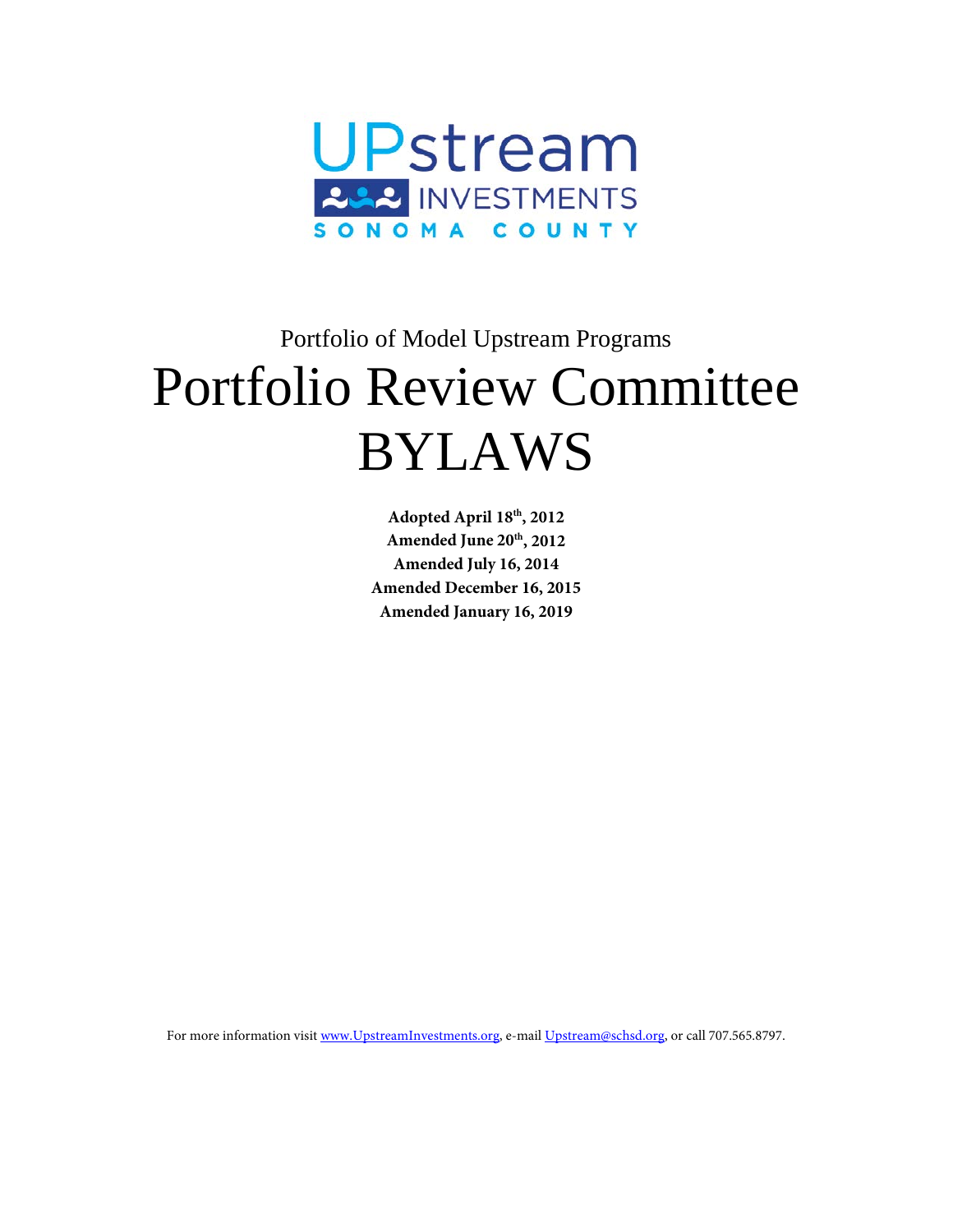# **Table of Contents**

|                | I. PURPOSE AND FUNCTIONS                                  | $\overline{\mathbf{3}}$ |
|----------------|-----------------------------------------------------------|-------------------------|
|                | I. PURPOSE AND FUNCTIONS                                  | $\overline{\mathbf{3}}$ |
| A.             | <b>AUTHORIZATION</b>                                      | $\overline{\mathbf{3}}$ |
| <b>B.</b>      | <b>FUNCTIONS</b>                                          | $\overline{\mathbf{3}}$ |
| II.            | <b>MEMBERSHIP</b>                                         | 3                       |
| A.             | MEMBERSHIP AND APPOINTMENT                                | $\overline{\mathbf{3}}$ |
| <b>B.</b>      | TERMS OF APPOINTMENT                                      | $\overline{4}$          |
| III.           | <b>REMOVAL AND RESIGNATION OF MEMBERS</b>                 | $\boldsymbol{4}$        |
| A.             | REMOVAL OF PORTFOLIO REVIEW COMMITTEE MEMBERS             | 5                       |
| <b>B.</b>      | RESIGNATION OF PORTFOLIO REVIEW COMMITTEE MEMBERS         | 5                       |
| IV.            | <b>DUTIES OF MEMBERS</b>                                  | 5                       |
| A.             | <b>ATTENDANCE</b>                                         | 6                       |
| B.             | NOTIFICATION OF ABSENCE                                   | 6                       |
| C.             | REVIEW OF PORTFOLIO SUBMISSIONS                           | 6                       |
| D.             | MAINTAIN RIGOUR AND INTEGRITY OF PORTFOLIO REVIEW PROCESS | 6                       |
| V.             | <b>MEETINGS AND ACTIONS</b>                               | 6                       |
| A.             | <b>SCHEDULE OF REGULAR MEETINGS</b>                       | 6                       |
| B.             | NOTICE OF MEETINGS                                        | 6                       |
| C.             | SPECIAL MEETINGS                                          | $\overline{7}$          |
| D.             | <b>QUORUM</b>                                             | 7                       |
| E.             | PUBLIC MEETINGS                                           | 7                       |
| F <sub>r</sub> | <b>MEETING MINUTES</b>                                    | 7                       |
| G.             | APPROVAL OF MINUTES                                       | 7                       |
| H.             | <b>MAJORITY RULE</b>                                      | 7                       |
| Ι.             | <b>RULES OF ORDER</b>                                     | 8                       |
| VI.            | <b>CONFLICT OF INTEREST</b>                               | 8                       |
| А.             | <b>VOTING</b>                                             | 8                       |
| B.             | <b>DISCLOSURE</b>                                         | 9                       |
| C.             | <b>RECORD OF ABSTENTION</b>                               | 9                       |
| VII.           | <b>STAFF SUPPORT</b>                                      | 9                       |
| VIII.          | <b>BYLAWS</b>                                             | 10                      |
| А.             | <b>ADOPTION</b>                                           | 10                      |
| <b>B.</b>      | <b>AMENDMENTS</b>                                         | 10                      |
| C.             | <b>REVIEW</b>                                             | 10                      |
| D.             | <b>STANDING OF BYLAWS</b>                                 | 10                      |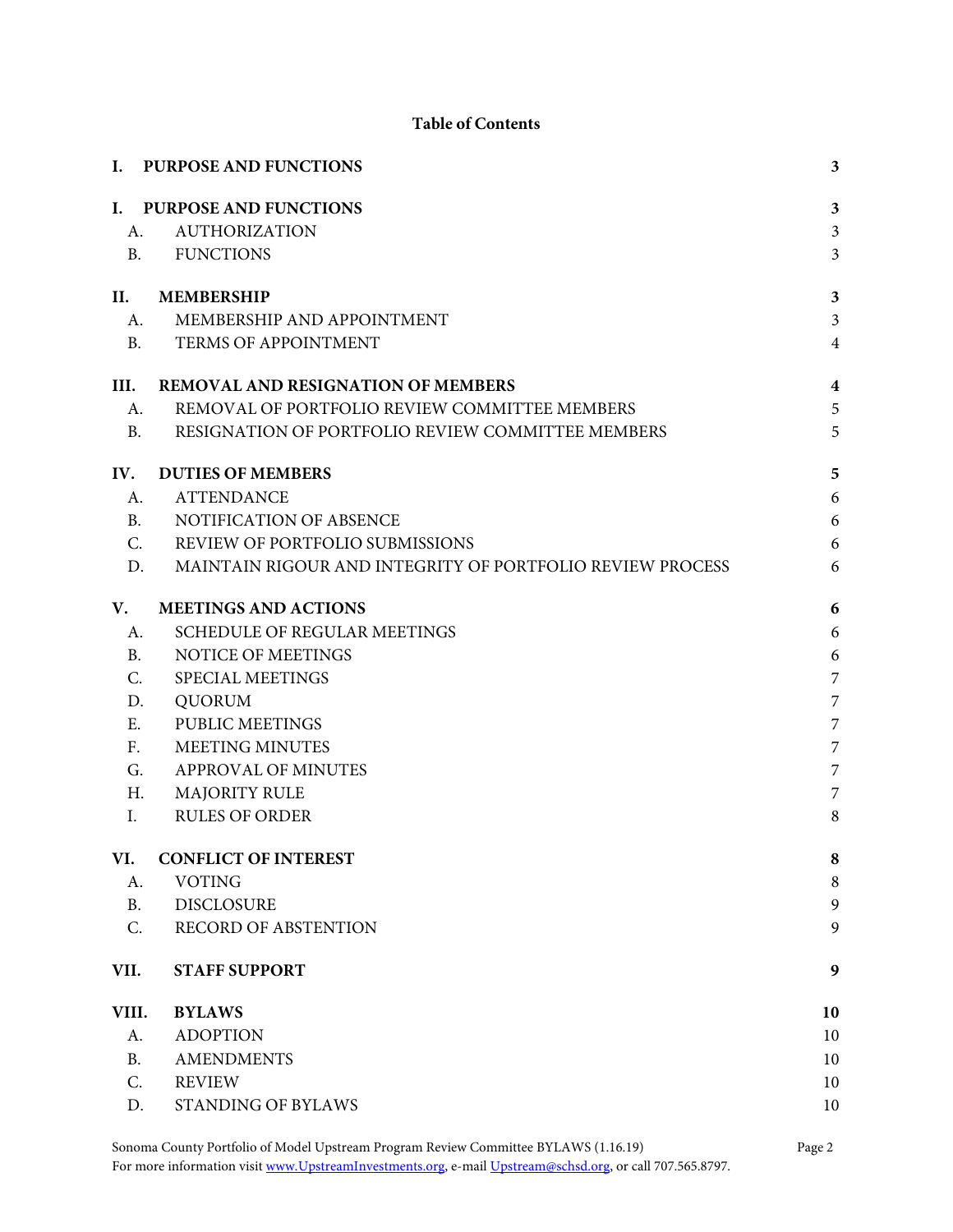# <span id="page-12-1"></span><span id="page-12-0"></span>**I. PURPOSE AND FUNCTIONS**

# A. AUTHORIZATION

- 1. The Sonoma County Portfolio of Model Upstream Programs Review Committee, (hereinafter referred to as the Portfolio Review Committee) is established by the Sonoma County Board of Supervisors as part of the Upstream Investments Policy and complies with the requirements of the Ralph M. Brown Act and the Maddy Act.
- 2. The Human Services Department recommends and the Board of Supervisors appoints members to the Portfolio Review Committee.

# <span id="page-12-2"></span>B. FUNCTIONS

- 1. The purpose of the Portfolio Review Committee is to review submissions to the Portfolio of Model Upstream Programs in accordance with the Portfolio Review and Decision Process and to determine Tier Placement for each submission.
- 2. The Portfolio Review Committee is also responsible for ensuring that the Portfolio Submission Criteria and the Portfolio Review and Decision Process continue to meet County policy and accepted industry practices related to evidence-based practice.
- 3. The Portfolio of Model Upstream Programs Logic Model guides the work of the Portfolio Review Committee (Appendices: Exhibit A)

# <span id="page-12-4"></span><span id="page-12-3"></span>**II. MEMBERSHIP**

# A. MEMBERSHIP AND APPOINTMENT

- 1. Membership of the Portfolio Review Committee is established to be composed of a minimum of 7 and a maximum of 15 members. Members will represent the following sectors, however all sectors may not be represented on the committee at all times:
	- a) County Administrator's Office.
	- b) Sonoma County Department of Health Services
	- c) Sonoma County Department of Human Services
	- d) Law Enforcement and Criminal Justice Agencies
	- e) Early Childhood Development Agencies
	- f) K 12 Education Agencies
	- g) Local or Bay Area Universities or Colleges
	- h) Local Funding Organizations (non-County)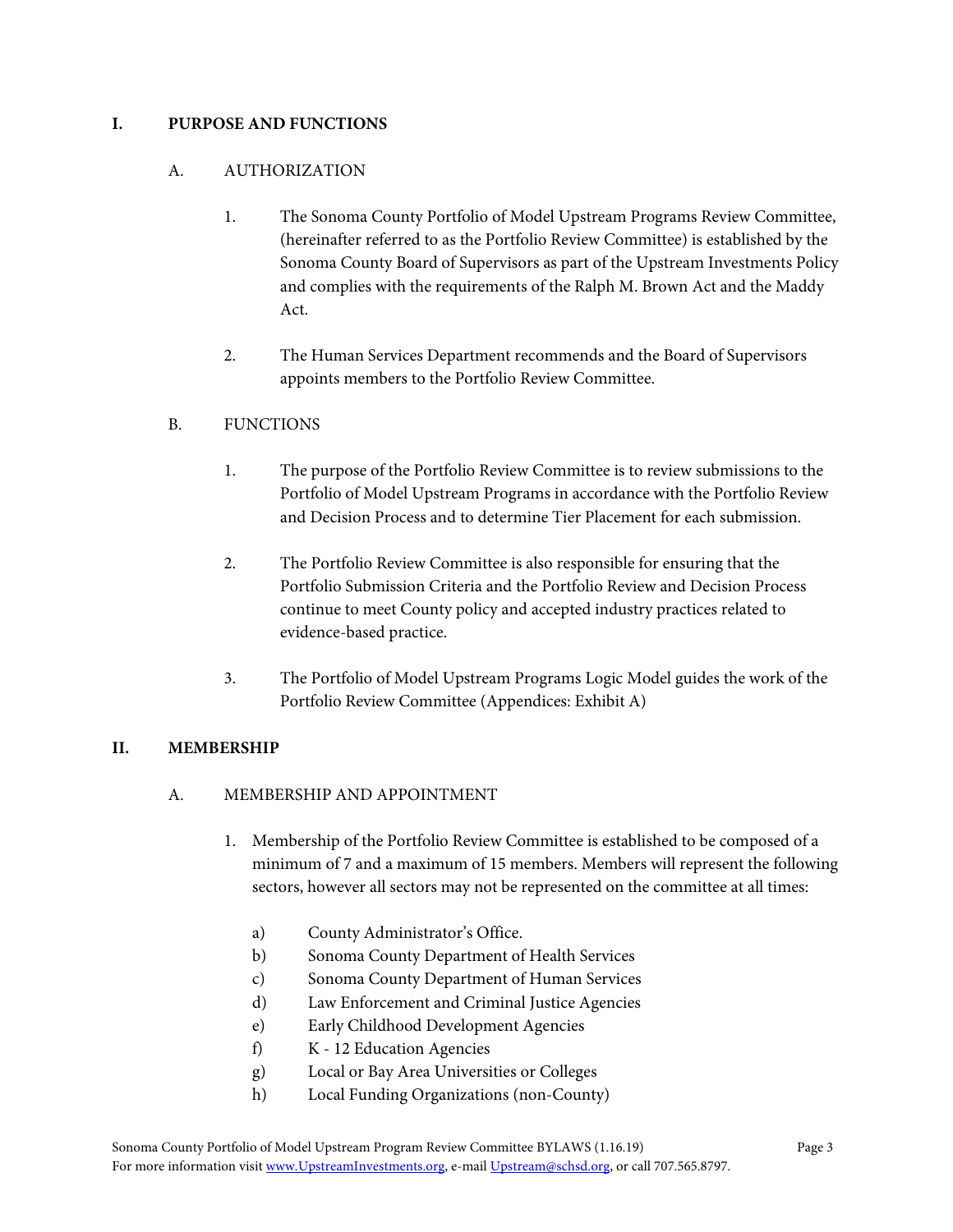- i) Local Service Agencies
- j) The Community at Large
- 2. The following criteria will be used for all Portfolio Review Committee membership appointments:
	- a) Demonstrated experience with evidence-based practice in program design, implementation, and evaluation.
	- b) Willingness to review one Portfolio application each month within thirty (30) calendar days of receipt. Each review requires approximately two (2) to six (6) hours.
	- c) Willingness to attend quarterly meetings which are two to four (2-4) hours in duration.
	- d) Willingness to attend one half day (4 hour) orientation.
	- e) Availability to serve a two-year term.
- 3. All potential Portfolio Review Committee members will submit a membership application for review by the Human Services Department staff who will submit recommendations for membership to the Board of Supervisors. A newlyappointed member will be introduced at the next full meeting of the Portfolio Review Committee.

# <span id="page-13-0"></span>B. TERMS OF APPOINTMENT

- 1. Portfolio Review Committee members shall be appointed to a term of two (2) years. All re-appointments shall be for a term of two years.
- 2. Half of the Portfolio Review Committee members selected in the first round of recruitment will be seated for one (1) year to establish a staggered replacement of members.
- 3. Portfolio Review Committee members may re-apply for repeat terms. There are no term limits.
	- 4. There is no compensation for members to serve on the Portfolio Review Committee.

#### <span id="page-13-1"></span>**III. REMOVAL AND RESIGNATION OF MEMBERS**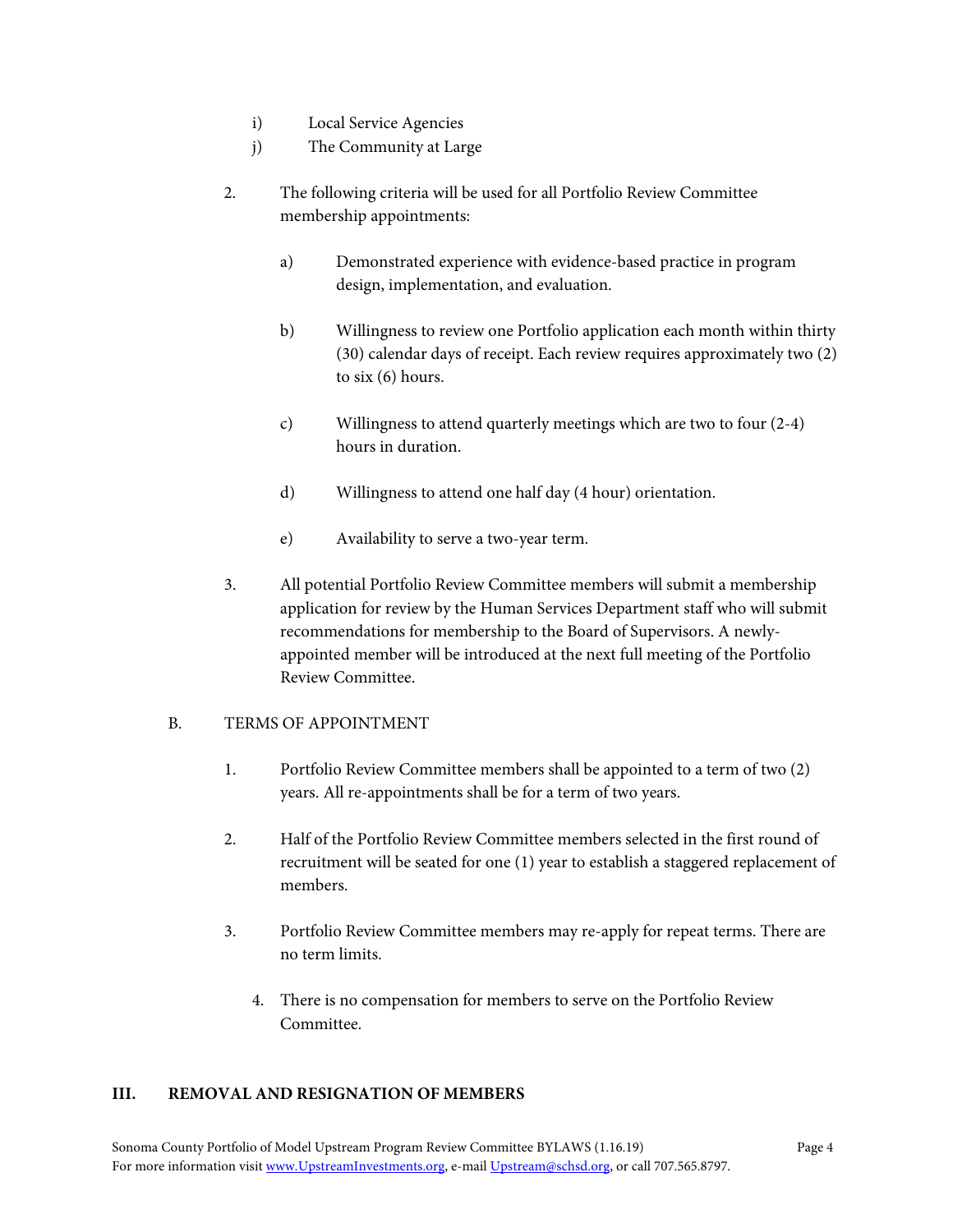# <span id="page-14-0"></span>A. REMOVAL OF PORTFOLIO REVIEW COMMITTEE MEMBERS

Members may be removed for cause (such as absenteeism or for failure to complete duties in a timely manner).

1. Removal for Cause

Cause shall be defined as determination by the Portfolio Review Committee that the member is unable to effectively represent the categorical seat to which he/she is appointed due to change of employment or status that substantially alters the member's qualifications considered in making the initial appointment.

2. Removal for Absenteeism

Members may be removed from membership on the Portfolio Review Committee if the member is absent from more than two (2) consecutive regular Portfolio Review Committee meetings without notifying the Human Services Department at least two days prior to the meeting or has a substantial pattern of absences and after a good faith effort by the Human Services Department to contact the member regarding the absences.

3. Removal for Failure to Complete Duties in a Timely Manner

Members may be removed from membership due to a pattern of late reviews (more than 30 calendar days).

4. The Human Services Department shall recommend to the Portfolio Review Committee the removal of any member(s) based on cause or absence or failure to perform duty. Removal of a member shall require a majority vote of the Portfolio Review Committee, a quorum being present.

#### <span id="page-14-1"></span>B. RESIGNATION OF PORTFOLIO REVIEW COMMITTEE MEMBERS

- 1. Resignation of Portfolio Review Committee members shall be effected by a written letter of resignation submitted to the Human Services Department one month prior to the resignation date.
- 2. Members who are removed or resign shall be replaced with a new member, appointed by the Human Services Department, who will fulfill the remainder of the term.

# <span id="page-14-2"></span>**IV. DUTIES OF MEMBERS**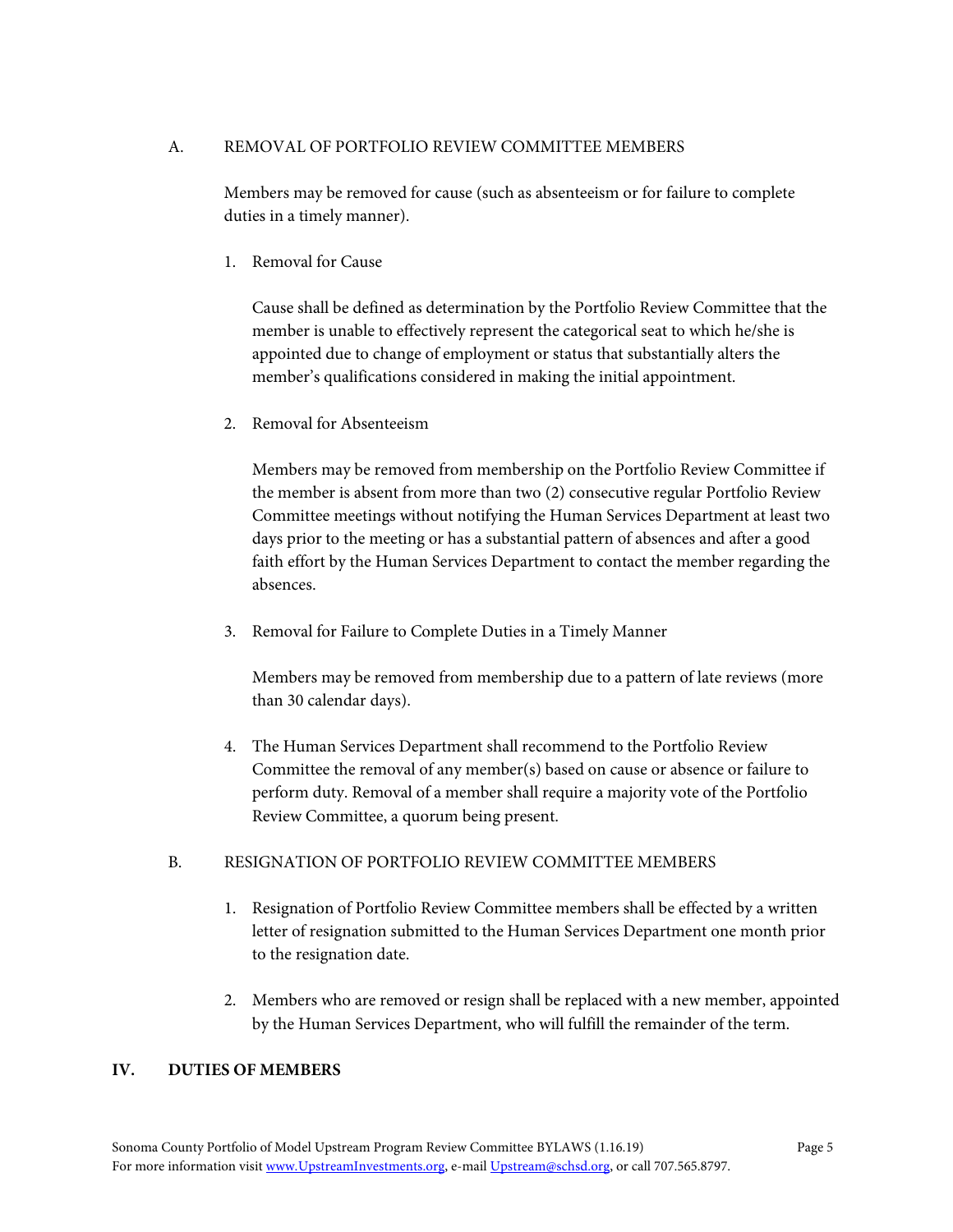# <span id="page-15-0"></span>A. ATTENDANCE

1. Members shall attend all meetings of the Portfolio Review Committee.

# <span id="page-15-1"></span>B. NOTIFICATION OF ABSENCE

Members shall notify the Human Services Department of any absence for a meeting at least two days before the meeting or as soon as possible so that the Department can cancel the meeting if it appears that there will not be a quorum.

# <span id="page-15-2"></span>C. REVIEW OF PORTFOLIO SUBMISSIONS

Members shall review all Portfolio submissions assigned to them in accordance with Portfolio Criteria and return their recommendation within thirty (30) calendar days of receipt. Each review requires approximately two (2) to six (6) hours.

# <span id="page-15-3"></span>D. MAINTAIN RIGOUR AND INTEGRITY OF PORTFOLIO REVIEW PROCESS

Together, the Committee will ensure that the Portfolio Criteria, Submission Process, and Review and Decision Process continue to meet County policy and accepted industry practices related to evidence-informed practice and make recommendations for changes when necessary. (Refer to EXHIBITS B and C for current processes.)

#### <span id="page-15-5"></span><span id="page-15-4"></span>**V. MEETINGS AND ACTIONS**

# A. SCHEDULE OF REGULAR MEETINGS

- 1. The Portfolio Review Committee shall, at its first meeting of each calendar year, adopt a schedule of meetings and transmit that schedule to the Portfolio Review Committee Members, the Board of Supervisors, and the public at large.
- 2. Regular meetings may be canceled either by the Human Services Department or a majority vote at a duly-constituted meeting.
- 3. Alternate dates for the regular meeting may be set either by the Human Services Department or by a majority vote at a duly-constituted meeting of the Portfolio Review Committee, with ten (10) working days' notice provided to all members and posted for members of the public with three (3) working days' notice.

# <span id="page-15-6"></span>B. NOTICE OF MEETINGS

1. Notice of regular meetings, specifying time, date, location and agenda, shall be provided electronically to Portfolio Review Committee members in a manner that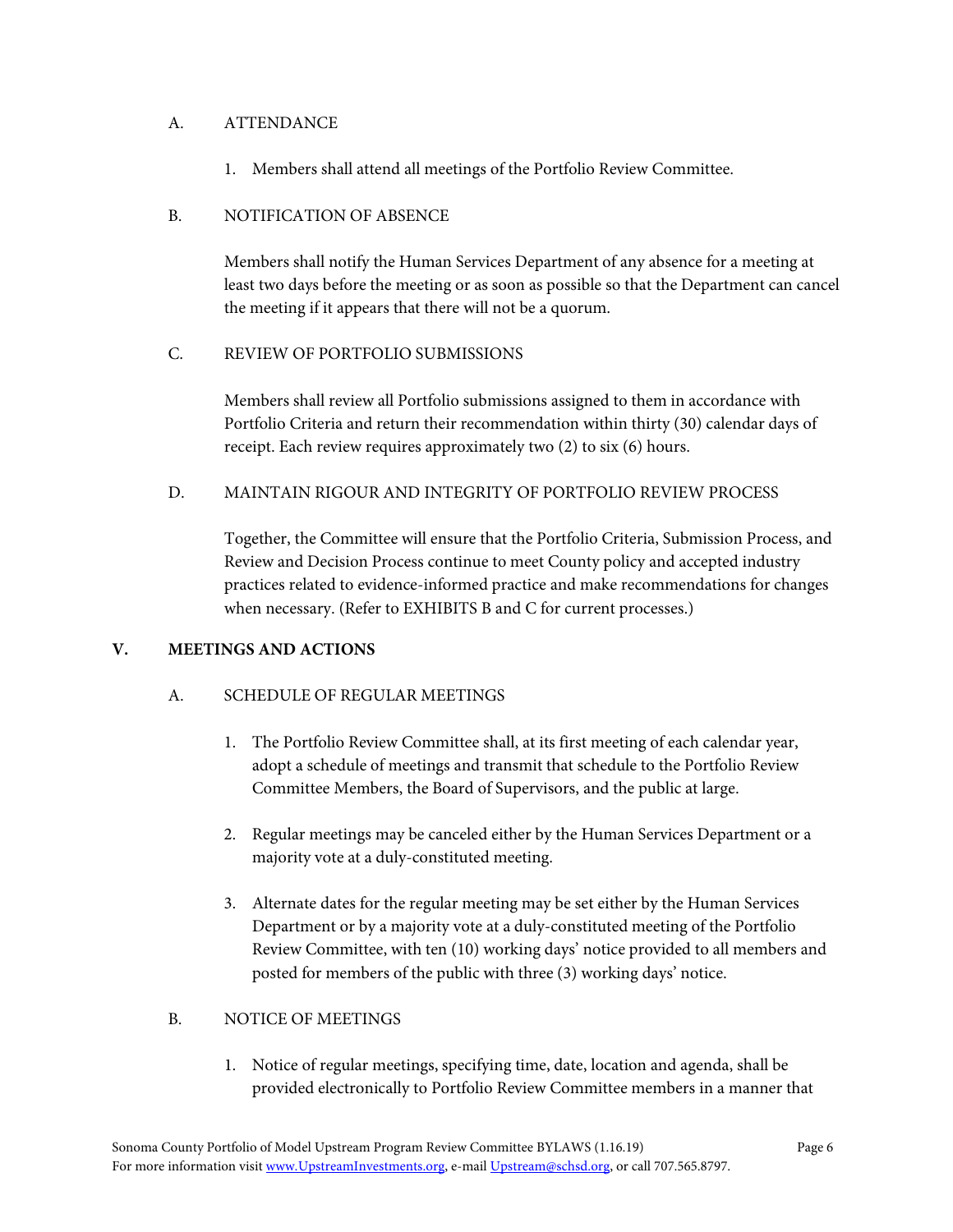conforms with the requirements of the Brown Act (usually no less than three work days before the meeting).

2. At the same time, the same information will be made available to the public as required by law. Notices will be posted at the County Administrator's Office and the Upstream website at www.upstreaminvestments.org.

# <span id="page-16-0"></span>C. SPECIAL MEETINGS

Special meetings of the Portfolio Review Committee may be called at the request of a majority of Portfolio Review Committee members. Notice of special meetings shall be delivered to members electronically and must be received twenty-four hours in advance of time of the meeting. Said notice must state the business to be considered. Special meetings shall be called and conducted in accordance with California Government Code Section 54956 (Ralph M. Brown Act).

# <span id="page-16-1"></span>D. QUORUM

For purposes of conducting a meeting of the full Portfolio Review Committee, a quorum of the Portfolio Review Committee shall be the whole number more than fifty percent (50%) of the total number of members who have been duly appointed to the Portfolio Review Committee.

# <span id="page-16-2"></span>E. PUBLIC MEETINGS

All meetings of the Portfolio Review Committee shall be open, public, and noticed in conformance with the Ralph M. Brown Act, California Government Code 54960, et. seq., as amended.

# <span id="page-16-3"></span>F. MEETING MINUTES

The Human Services Department shall record in the minutes: the time and place of the meeting, members who are present; official acts of the Portfolio Review Committee; and the number of votes of members, ayes, noes, and abstentions, except when the action is unanimous. When requested by a member, his or her dissent or approval, and reasons, shall be recorded. When a member abstains due to a conflict of interest, his or her abstention and the reasons shall be recorded.

# <span id="page-16-4"></span>G. APPROVAL OF MINUTES

The minutes shall be presented for approval at the succeeding regular meeting.

# <span id="page-16-5"></span>H. MAJORITY RULE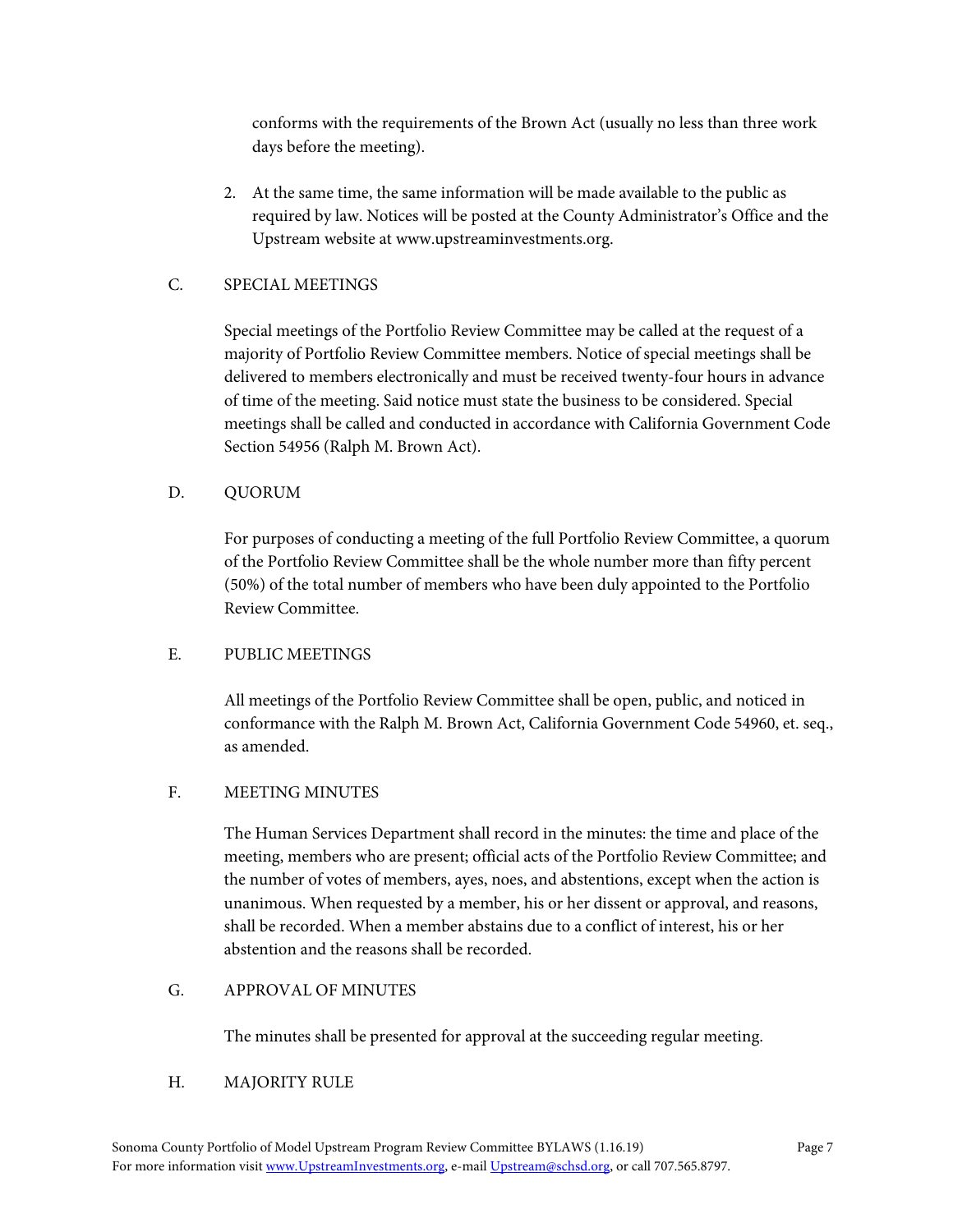- 1. Decisions and acts made by majority vote of the members at any duly-constituted meeting shall be regarded as acts of the Portfolio Review Committee except as otherwise provided by these Bylaws.
- 2. Votes that result in a tie vote will be considered to not pass.
- 3. Because the Portfolio Review Committee is a Brown Act committee, proxy vote is not allowed.

# <span id="page-17-0"></span>I. RULES OF ORDER

The current version of Robert's Rules of Order shall guide the Portfolio Review Committee in all proceedings, except as otherwise provided for in these Bylaws.

# <span id="page-17-2"></span><span id="page-17-1"></span>**VI. CONFLICT OF INTEREST**

# A. VOTING

- 1. No member of the Portfolio Review Committee shall cast a vote or attempt to influence the Portfolio Review Committee on any matter that has direct bearing on a Portfolio Placement Recommendation or other matters which would financially benefit such member or any organization with which such member is affiliated.
- 2. Portfolio Review Committee members will recuse themselves from any review, discussion or vote if they feel they cannot be objective or to avoid the appearance of impropriety.
- 3. For purposes of this Article, "any matter that has direct bearing" shall include policy and funding decisions that affect any organization in direct competition for funding with an organization such member represents or that would provide direct financial benefit to such member or the immediate family members of such member.
- 4. For purposes of this Article, "affiliated" shall include the following types of positions: director, board member, paid consultant or employee. Funders or advisors will recuse themselves based on their level of involvement with the program.
- 5. Portfolio Review Committee members shall make every attempt to avoid personal conflict of interest in the fulfillment of their Portfolio Review Committee duties and shall approach their duties with a mindset of integrity.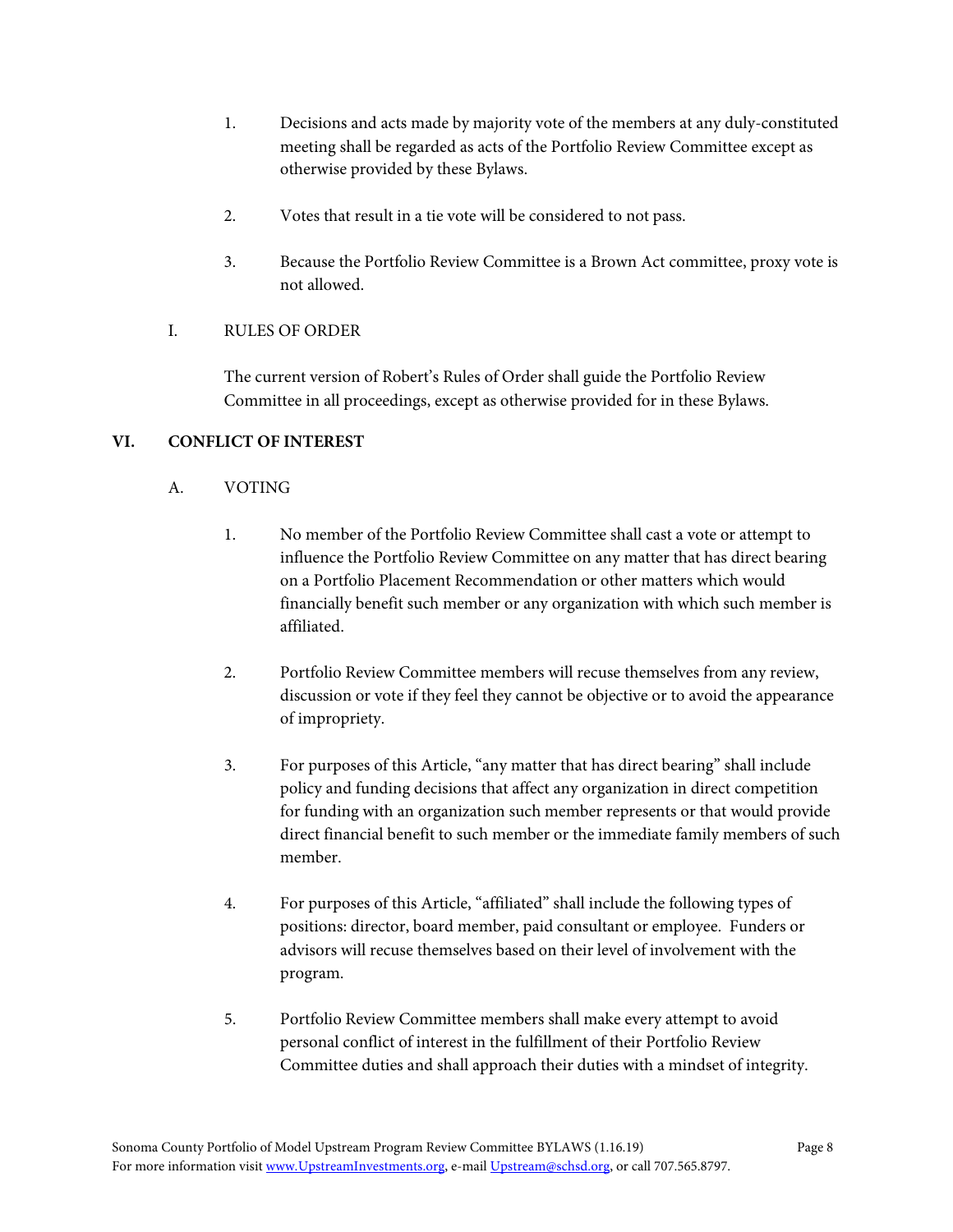6. For purposes of voting, Portfolio Review Committee members who have disqualified themselves due to a conflict of interest will not affect the determination of a quorum.

#### <span id="page-18-0"></span>B. DISCLOSURE

In order to avoid conflict of interest or the appearance of such conflict, each member shall comply with any conflict of interest code adopted by the Board of Supervisors.

# <span id="page-18-1"></span>C. RECORD OF ABSTENTION

Minutes of meetings shall record the abstentions of members who are prohibited from voting due to conflict of interest or who have voluntarily recused.

# <span id="page-18-2"></span>**VII. STAFF SUPPORT**

The Human Services Department will staff the Portfolio Review Committee and shall:

- 1. Recruit members. Coordinate the review of applicants and the submission of recommendations for membership to the Board of Supervisors.
- 2. Orient and train new Portfolio Review Committee members.
- 3. Prepare and distribute agendas and other materials, submit recommendations for Portfolio Review Committee consideration and, as appropriate, participate in discussions on items before the Portfolio Review Committee.
- 4. Distribute submissions to the Portfolio to Portfolio Review Committee members for their review and Portfolio Placement Recommendation as described in the Portfolio Review and Decision Process.
	- 4a. Pre-screen Portfolio submissions to ensure that they include all the required material before sending to Portfolio Review Committee members for consideration.
- 5. Track and communicate all Portfolio Review Committee Member Portfolio Placement Recommendations to the submitting organizations.
- 6. Prepare administrative reports required by the Board of Supervisors.
- 7. Attend Portfolio Review Committee meetings, take minutes, and prepare and maintain records of all proceedings.